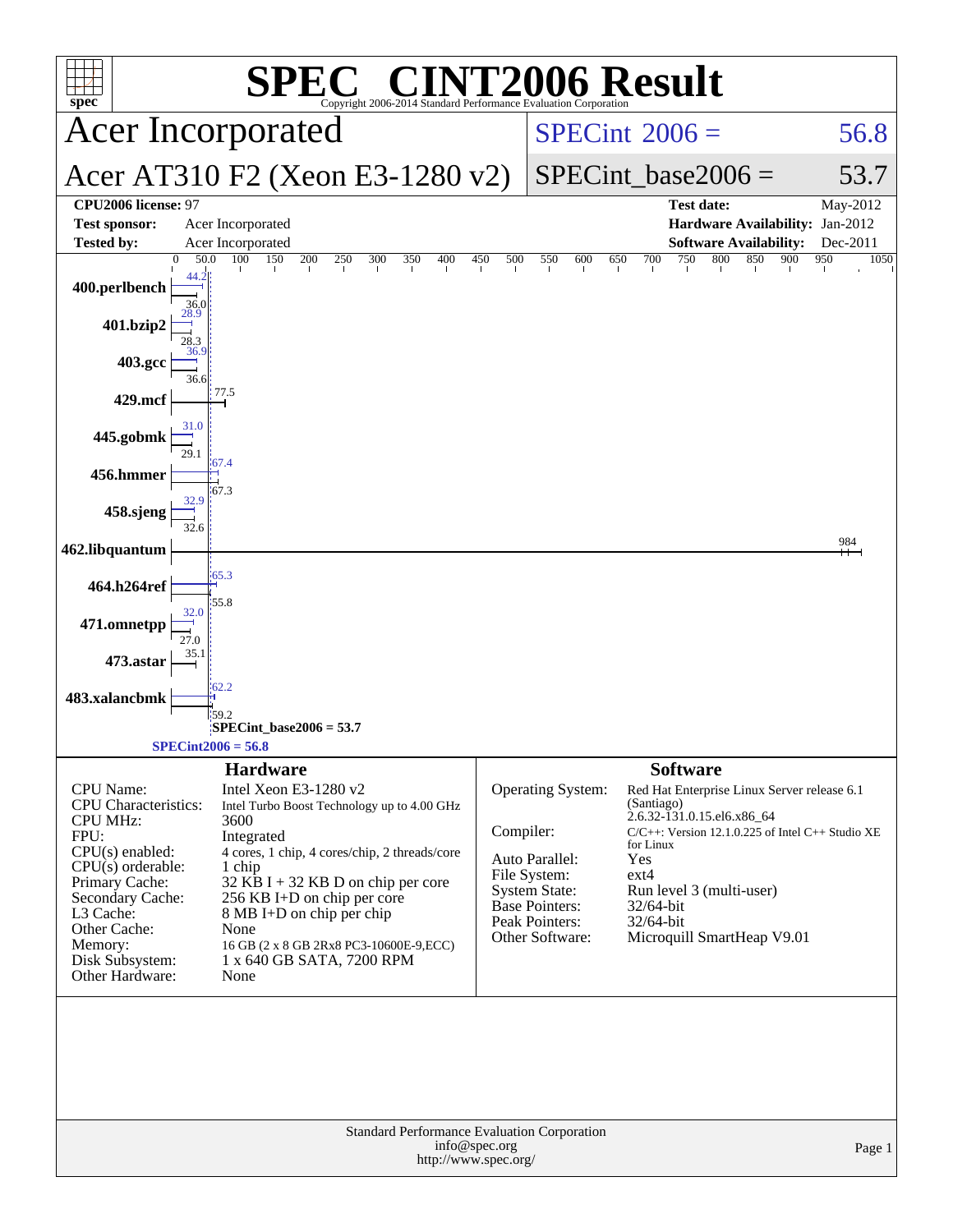

Acer Incorporated

#### $SPECint2006 = 56.8$  $SPECint2006 = 56.8$

Acer AT310 F2 (Xeon E3-1280 v2)

 $SPECTnt\_base2006 = 53.7$ 

#### **[CPU2006 license:](http://www.spec.org/auto/cpu2006/Docs/result-fields.html#CPU2006license)** 97 **[Test date:](http://www.spec.org/auto/cpu2006/Docs/result-fields.html#Testdate)** May-2012

**[Test sponsor:](http://www.spec.org/auto/cpu2006/Docs/result-fields.html#Testsponsor)** Acer Incorporated **Acceleration Acer Incorporated <b>[Hardware Availability:](http://www.spec.org/auto/cpu2006/Docs/result-fields.html#HardwareAvailability)** Jan-2012 **[Tested by:](http://www.spec.org/auto/cpu2006/Docs/result-fields.html#Testedby)** Acer Incorporated **[Software Availability:](http://www.spec.org/auto/cpu2006/Docs/result-fields.html#SoftwareAvailability)** Dec-2011

#### **[Results Table](http://www.spec.org/auto/cpu2006/Docs/result-fields.html#ResultsTable)**

|                  | <b>Base</b>    |       |                |       | <b>Peak</b>    |       |                |              |                |              |                |              |
|------------------|----------------|-------|----------------|-------|----------------|-------|----------------|--------------|----------------|--------------|----------------|--------------|
| <b>Benchmark</b> | <b>Seconds</b> | Ratio | <b>Seconds</b> | Ratio | <b>Seconds</b> | Ratio | <b>Seconds</b> | <b>Ratio</b> | <b>Seconds</b> | <b>Ratio</b> | <b>Seconds</b> | <b>Ratio</b> |
| 400.perlbench    | 271            | 36.0  | 271            | 36.0  | 272            | 36.0  | 221            | 44.2         | 220            | 44.3         | 221            | 44.2         |
| 401.bzip2        | 341            | 28.3  | 340            | 28.3  | 341            | 28.3  | 334            | 28.9         | 334            | 28.9         | 333            | 29.0         |
| $403.\text{gcc}$ | 220            | 36.6  | 221            | 36.5  | 220            | 36.6  | 218            | 36.9         | 218            | 36.9         | 219            | 36.8         |
| $429$ mcf        | 118            | 77.5  | 117            | 77.9  | 118            | 77.2  | <b>118</b>     | 77.5         | 117            | 77.9         | 118            | 77.2         |
| $445$ .gobmk     | 360            | 29.1  | 360            | 29.2  | 360            | 29.1  | 339            | 30.9         | 339            | 31.0         | 339            | 31.0         |
| $ 456$ .hmmer    | 139            | 67.3  | 139            | 67.3  | 139            | 67.3  | 138            | 67.4         | 138            | 67.5         | 138            | 67.4         |
| $458$ .sjeng     | 371            | 32.6  | 371            | 32.7  | 371            | 32.6  | 368            | 32.9         | 369            | 32.8         | 368            | 32.9         |
| 462.libquantum   | 20.6           | 1000  | 21.0           | 984   | 21.2           | 975   | 20.6           | 1000         | 21.0           | 984          | 21.2           | 975          |
| 464.h264ref      | 396            | 55.8  | 397            | 55.8  | 397            | 55.7  | 339            | 65.2         | 339            | 65.3         | 339            | 65.3         |
| 471.omnetpp      | 231            | 27.1  | 233            | 26.8  | 231            | 27.0  | 195            | 32.0         | 195            | 32.0         | 196            | 32.0         |
| $473$ . astar    | 200            | 35.1  | 198            | 35.4  | 200            | 35.1  | 200            | 35.1         | 198            | 35.4         | 200            | 35.1         |
| 483.xalancbmk    | 117            | 59.2  | 116            | 59.4  | 117            | 59.1  | 111            | 62.2         | 110            | 62.5         | 111            | 62.1         |
|                  |                |       |                |       |                |       |                |              |                |              |                |              |

Results appear in the [order in which they were run.](http://www.spec.org/auto/cpu2006/Docs/result-fields.html#RunOrder) Bold underlined text [indicates a median measurement.](http://www.spec.org/auto/cpu2006/Docs/result-fields.html#Median)

#### **[Operating System Notes](http://www.spec.org/auto/cpu2006/Docs/result-fields.html#OperatingSystemNotes)**

Stack size set to unlimited using "ulimit -s unlimited"

#### **[Platform Notes](http://www.spec.org/auto/cpu2006/Docs/result-fields.html#PlatformNotes)**

 Sysinfo program /usr/cpu2006/config/sysinfo.rev6800 \$Rev: 6800 \$ \$Date:: 2011-10-11 #\$ 6f2ebdff5032aaa42e583f96b07f99d3 running on localhost.localdomain Tue May 15 04:25:34 2012

 This section contains SUT (System Under Test) info as seen by some common utilities. To remove or add to this section, see: <http://www.spec.org/cpu2006/Docs/config.html#sysinfo>

 From /proc/cpuinfo model name : Intel(R) Xeon(R) CPU E3-1280 V2 @ 3.60GHz 1 "physical id"s (chips) 8 "processors" cores, siblings (Caution: counting these is hw and system dependent. The following excerpts from /proc/cpuinfo might not be reliable. Use with caution.) cpu cores : 4 siblings : 8 physical 0: cores 0 1 2 3 cache size : 8192 KB From /proc/meminfo<br>MemTotal: 16307528 kB HugePages\_Total: 0 Continued on next page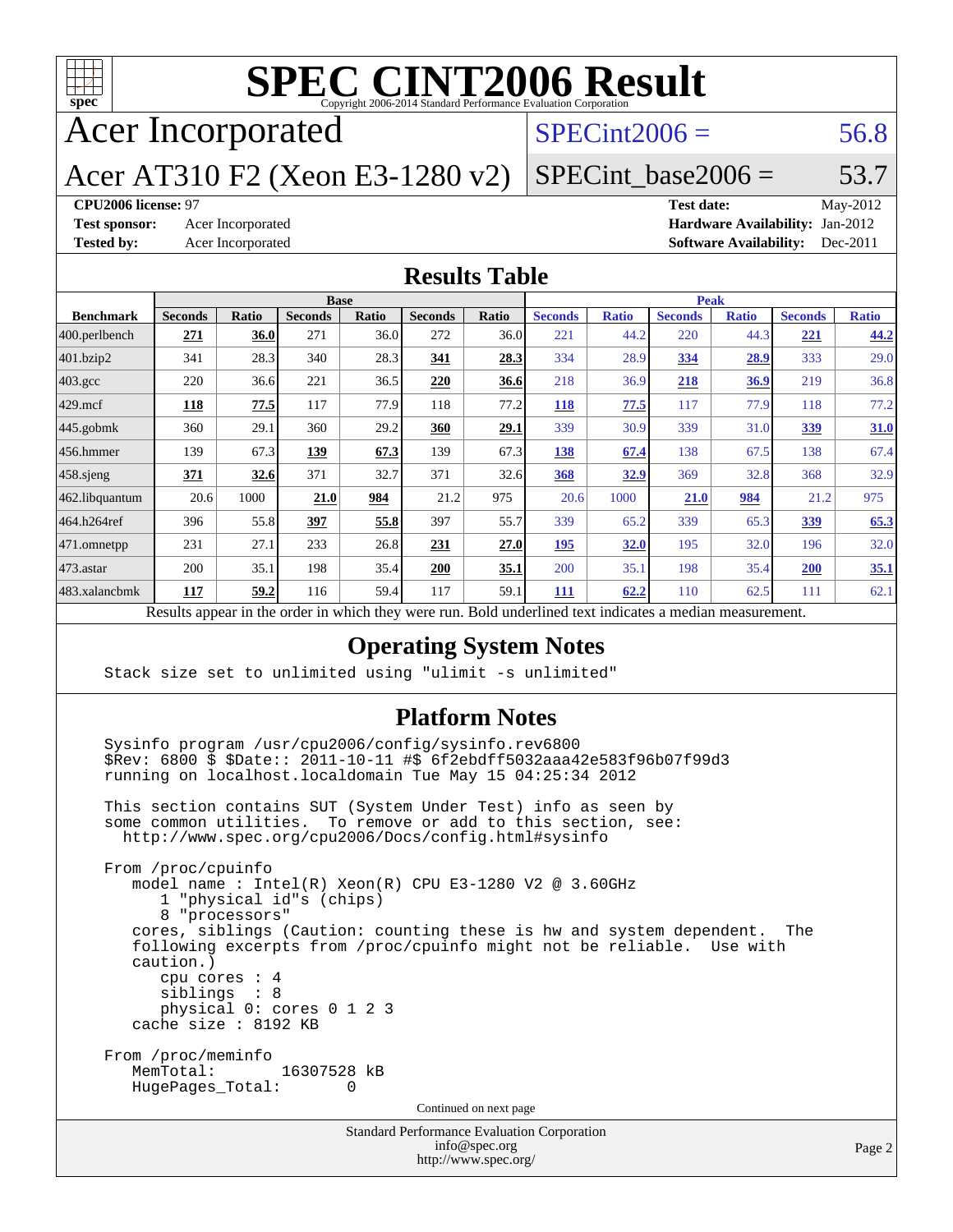| <b>SPEC CINT2006 Result</b><br>spec <sup>®</sup><br>Copyright 2006-2014 Standard Performance Evaluation Corporation                                                                                                                                                                              |                                                                                                               |  |  |  |  |  |  |
|--------------------------------------------------------------------------------------------------------------------------------------------------------------------------------------------------------------------------------------------------------------------------------------------------|---------------------------------------------------------------------------------------------------------------|--|--|--|--|--|--|
| <b>Acer Incorporated</b>                                                                                                                                                                                                                                                                         | $SPECint2006 =$<br>56.8                                                                                       |  |  |  |  |  |  |
| Acer AT310 F2 (Xeon E3-1280 v2)                                                                                                                                                                                                                                                                  | $SPECint\_base2006 =$<br>53.7                                                                                 |  |  |  |  |  |  |
| CPU2006 license: 97<br><b>Test sponsor:</b><br>Acer Incorporated<br><b>Tested by:</b><br>Acer Incorporated                                                                                                                                                                                       | <b>Test date:</b><br>May-2012<br>Hardware Availability: Jan-2012<br><b>Software Availability:</b><br>Dec-2011 |  |  |  |  |  |  |
| <b>Platform Notes (Continued)</b>                                                                                                                                                                                                                                                                |                                                                                                               |  |  |  |  |  |  |
| Hugepagesize:<br>2048 kB                                                                                                                                                                                                                                                                         |                                                                                                               |  |  |  |  |  |  |
| /usr/bin/lsb_release -d<br>Red Hat Enterprise Linux Server release 6.1 (Santiago)                                                                                                                                                                                                                |                                                                                                               |  |  |  |  |  |  |
| From /etc/*release* /etc/*version*<br>redhat-release: Red Hat Enterprise Linux Server release 6.1 (Santiago)<br>system-release: Red Hat Enterprise Linux Server release 6.1 (Santiago)<br>system-release-cpe: cpe:/o:redhat:enterprise_linux:6server:ga:server                                   |                                                                                                               |  |  |  |  |  |  |
| uname $-a$ :<br>Linux localhost.localdomain 2.6.32-131.0.15.el6.x86_64 #1 SMP Tue May 10<br>15:42:40 EDT 2011 x86_64 x86_64 x86_64 GNU/Linux                                                                                                                                                     |                                                                                                               |  |  |  |  |  |  |
| run-level 3 May 15 04:22 last=5                                                                                                                                                                                                                                                                  |                                                                                                               |  |  |  |  |  |  |
| SPEC is set to: /usr/cpu2006<br>Size Used Avail Use% Mounted on<br>Filesystem<br>Type<br>/dev/mapper/VolGroup-lv_root<br>$35G$ $27\%$ /<br>ext4<br>50G<br>13G                                                                                                                                    |                                                                                                               |  |  |  |  |  |  |
| Additional information from dmidecode:<br>Memory:<br>2x Hynix/Hyundai HMT41GU7MFR8A-H9 8 GB 1333 MHz 2 rank                                                                                                                                                                                      |                                                                                                               |  |  |  |  |  |  |
| (End of data from sysinfo program)                                                                                                                                                                                                                                                               |                                                                                                               |  |  |  |  |  |  |
| <b>General Notes</b>                                                                                                                                                                                                                                                                             |                                                                                                               |  |  |  |  |  |  |
| Environment variables set by runspec before the start of the run:<br>KMP_AFFINITY = "granularity=fine, scatter"<br>LD LIBRARY PATH = $\sqrt{usr/cpu2006/libs/32}/usr/cpu2006/libs/64$ "<br>OMP_NUM_THREADS = "4"                                                                                 |                                                                                                               |  |  |  |  |  |  |
| Binaries compiled on a system with 1x Core i7-860 CPU + 8GB<br>memory using RHEL6.1<br>Transparent Huge Pages enabled with:<br>echo always > /sys/kernel/mm/redhat_transparent_hugepage/enabled<br>runspec command invoked through numactl i.e.:<br>numactl --interleave=all runspec <etc></etc> |                                                                                                               |  |  |  |  |  |  |
| <b>Base Compiler Invocation</b>                                                                                                                                                                                                                                                                  |                                                                                                               |  |  |  |  |  |  |

[C benchmarks](http://www.spec.org/auto/cpu2006/Docs/result-fields.html#Cbenchmarks): [icc -m64](http://www.spec.org/cpu2006/results/res2012q3/cpu2006-20120611-22850.flags.html#user_CCbase_intel_icc_64bit_f346026e86af2a669e726fe758c88044)

[C++ benchmarks:](http://www.spec.org/auto/cpu2006/Docs/result-fields.html#CXXbenchmarks) [icpc -m64](http://www.spec.org/cpu2006/results/res2012q3/cpu2006-20120611-22850.flags.html#user_CXXbase_intel_icpc_64bit_fc66a5337ce925472a5c54ad6a0de310)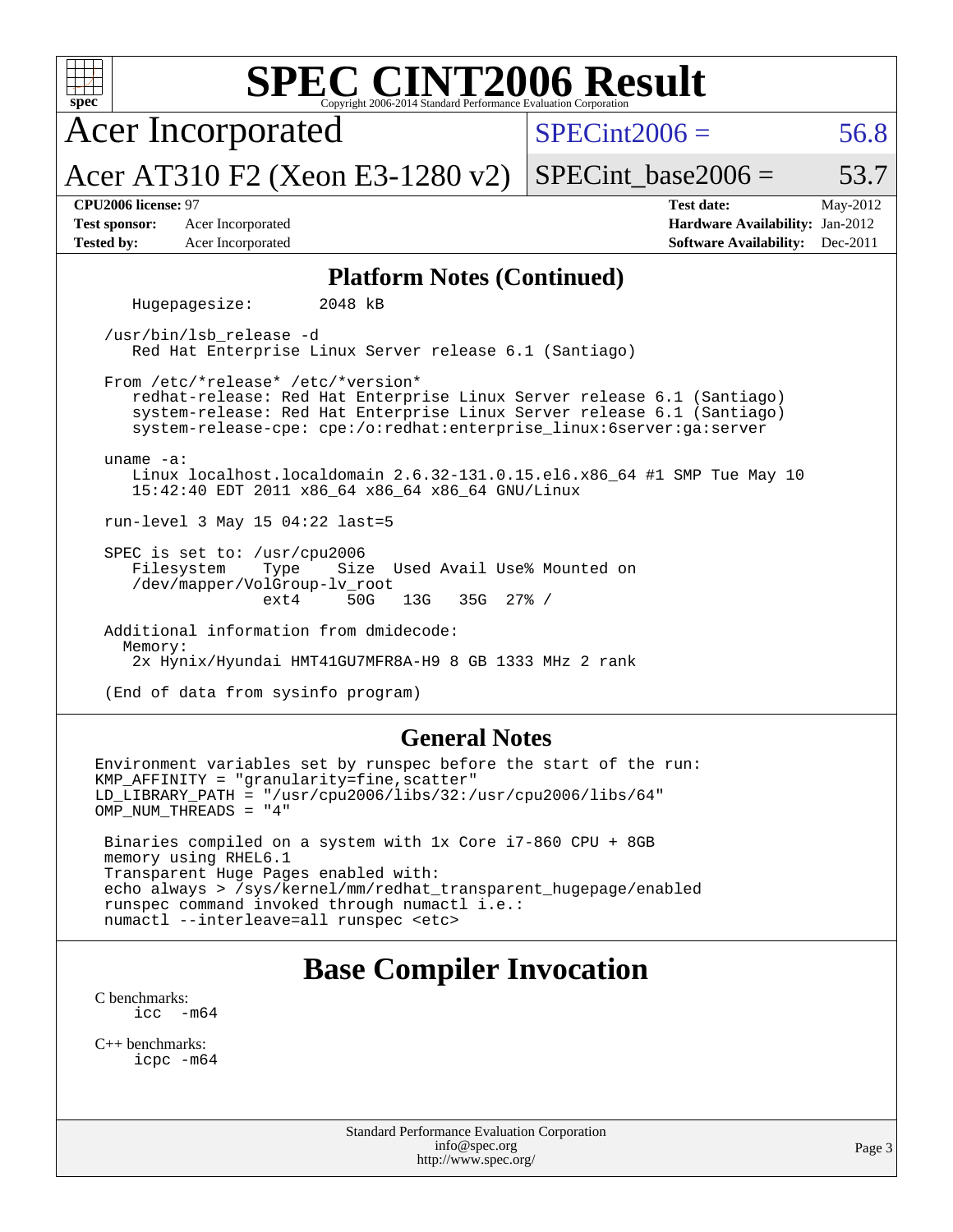

Acer Incorporated

 $SPECint2006 = 56.8$  $SPECint2006 = 56.8$ 

Acer AT310 F2 (Xeon E3-1280 v2)

SPECint base2006 =  $53.7$ 

**[CPU2006 license:](http://www.spec.org/auto/cpu2006/Docs/result-fields.html#CPU2006license)** 97 **[Test date:](http://www.spec.org/auto/cpu2006/Docs/result-fields.html#Testdate)** May-2012 **[Test sponsor:](http://www.spec.org/auto/cpu2006/Docs/result-fields.html#Testsponsor)** Acer Incorporated **[Hardware Availability:](http://www.spec.org/auto/cpu2006/Docs/result-fields.html#HardwareAvailability)** Jan-2012 **[Tested by:](http://www.spec.org/auto/cpu2006/Docs/result-fields.html#Testedby)** Acer Incorporated **[Software Availability:](http://www.spec.org/auto/cpu2006/Docs/result-fields.html#SoftwareAvailability)** Dec-2011

#### **[Base Portability Flags](http://www.spec.org/auto/cpu2006/Docs/result-fields.html#BasePortabilityFlags)**

 400.perlbench: [-DSPEC\\_CPU\\_LP64](http://www.spec.org/cpu2006/results/res2012q3/cpu2006-20120611-22850.flags.html#b400.perlbench_basePORTABILITY_DSPEC_CPU_LP64) [-DSPEC\\_CPU\\_LINUX\\_X64](http://www.spec.org/cpu2006/results/res2012q3/cpu2006-20120611-22850.flags.html#b400.perlbench_baseCPORTABILITY_DSPEC_CPU_LINUX_X64) 401.bzip2: [-DSPEC\\_CPU\\_LP64](http://www.spec.org/cpu2006/results/res2012q3/cpu2006-20120611-22850.flags.html#suite_basePORTABILITY401_bzip2_DSPEC_CPU_LP64) 403.gcc: [-DSPEC\\_CPU\\_LP64](http://www.spec.org/cpu2006/results/res2012q3/cpu2006-20120611-22850.flags.html#suite_basePORTABILITY403_gcc_DSPEC_CPU_LP64) 429.mcf: [-DSPEC\\_CPU\\_LP64](http://www.spec.org/cpu2006/results/res2012q3/cpu2006-20120611-22850.flags.html#suite_basePORTABILITY429_mcf_DSPEC_CPU_LP64) 445.gobmk: [-DSPEC\\_CPU\\_LP64](http://www.spec.org/cpu2006/results/res2012q3/cpu2006-20120611-22850.flags.html#suite_basePORTABILITY445_gobmk_DSPEC_CPU_LP64) 456.hmmer: [-DSPEC\\_CPU\\_LP64](http://www.spec.org/cpu2006/results/res2012q3/cpu2006-20120611-22850.flags.html#suite_basePORTABILITY456_hmmer_DSPEC_CPU_LP64) 458.sjeng: [-DSPEC\\_CPU\\_LP64](http://www.spec.org/cpu2006/results/res2012q3/cpu2006-20120611-22850.flags.html#suite_basePORTABILITY458_sjeng_DSPEC_CPU_LP64) 462.libquantum: [-DSPEC\\_CPU\\_LP64](http://www.spec.org/cpu2006/results/res2012q3/cpu2006-20120611-22850.flags.html#suite_basePORTABILITY462_libquantum_DSPEC_CPU_LP64) [-DSPEC\\_CPU\\_LINUX](http://www.spec.org/cpu2006/results/res2012q3/cpu2006-20120611-22850.flags.html#b462.libquantum_baseCPORTABILITY_DSPEC_CPU_LINUX) 464.h264ref: [-DSPEC\\_CPU\\_LP64](http://www.spec.org/cpu2006/results/res2012q3/cpu2006-20120611-22850.flags.html#suite_basePORTABILITY464_h264ref_DSPEC_CPU_LP64) 471.omnetpp: [-DSPEC\\_CPU\\_LP64](http://www.spec.org/cpu2006/results/res2012q3/cpu2006-20120611-22850.flags.html#suite_basePORTABILITY471_omnetpp_DSPEC_CPU_LP64) 473.astar: [-DSPEC\\_CPU\\_LP64](http://www.spec.org/cpu2006/results/res2012q3/cpu2006-20120611-22850.flags.html#suite_basePORTABILITY473_astar_DSPEC_CPU_LP64) 483.xalancbmk: [-DSPEC\\_CPU\\_LP64](http://www.spec.org/cpu2006/results/res2012q3/cpu2006-20120611-22850.flags.html#suite_basePORTABILITY483_xalancbmk_DSPEC_CPU_LP64) [-DSPEC\\_CPU\\_LINUX](http://www.spec.org/cpu2006/results/res2012q3/cpu2006-20120611-22850.flags.html#b483.xalancbmk_baseCXXPORTABILITY_DSPEC_CPU_LINUX)

#### **[Base Optimization Flags](http://www.spec.org/auto/cpu2006/Docs/result-fields.html#BaseOptimizationFlags)**

[C benchmarks](http://www.spec.org/auto/cpu2006/Docs/result-fields.html#Cbenchmarks):

[-xAVX](http://www.spec.org/cpu2006/results/res2012q3/cpu2006-20120611-22850.flags.html#user_CCbase_f-xAVX) [-ipo](http://www.spec.org/cpu2006/results/res2012q3/cpu2006-20120611-22850.flags.html#user_CCbase_f-ipo) [-O3](http://www.spec.org/cpu2006/results/res2012q3/cpu2006-20120611-22850.flags.html#user_CCbase_f-O3) [-no-prec-div](http://www.spec.org/cpu2006/results/res2012q3/cpu2006-20120611-22850.flags.html#user_CCbase_f-no-prec-div) [-parallel](http://www.spec.org/cpu2006/results/res2012q3/cpu2006-20120611-22850.flags.html#user_CCbase_f-parallel) [-opt-prefetch](http://www.spec.org/cpu2006/results/res2012q3/cpu2006-20120611-22850.flags.html#user_CCbase_f-opt-prefetch) [-auto-p32](http://www.spec.org/cpu2006/results/res2012q3/cpu2006-20120611-22850.flags.html#user_CCbase_f-auto-p32)

[C++ benchmarks:](http://www.spec.org/auto/cpu2006/Docs/result-fields.html#CXXbenchmarks)

[-xAVX](http://www.spec.org/cpu2006/results/res2012q3/cpu2006-20120611-22850.flags.html#user_CXXbase_f-xAVX) [-ipo](http://www.spec.org/cpu2006/results/res2012q3/cpu2006-20120611-22850.flags.html#user_CXXbase_f-ipo) [-O3](http://www.spec.org/cpu2006/results/res2012q3/cpu2006-20120611-22850.flags.html#user_CXXbase_f-O3) [-no-prec-div](http://www.spec.org/cpu2006/results/res2012q3/cpu2006-20120611-22850.flags.html#user_CXXbase_f-no-prec-div) [-opt-prefetch](http://www.spec.org/cpu2006/results/res2012q3/cpu2006-20120611-22850.flags.html#user_CXXbase_f-opt-prefetch) [-auto-p32](http://www.spec.org/cpu2006/results/res2012q3/cpu2006-20120611-22850.flags.html#user_CXXbase_f-auto-p32) [-Wl,-z,muldefs](http://www.spec.org/cpu2006/results/res2012q3/cpu2006-20120611-22850.flags.html#user_CXXbase_link_force_multiple1_74079c344b956b9658436fd1b6dd3a8a) [-L/smartheap -lsmartheap64](http://www.spec.org/cpu2006/results/res2012q3/cpu2006-20120611-22850.flags.html#user_CXXbase_SmartHeap64_5e654037dadeae1fe403ab4b4466e60b)

#### **[Base Other Flags](http://www.spec.org/auto/cpu2006/Docs/result-fields.html#BaseOtherFlags)**

[C benchmarks](http://www.spec.org/auto/cpu2006/Docs/result-fields.html#Cbenchmarks):

403.gcc: [-Dalloca=\\_alloca](http://www.spec.org/cpu2006/results/res2012q3/cpu2006-20120611-22850.flags.html#b403.gcc_baseEXTRA_CFLAGS_Dalloca_be3056838c12de2578596ca5467af7f3)

#### **[Peak Compiler Invocation](http://www.spec.org/auto/cpu2006/Docs/result-fields.html#PeakCompilerInvocation)**

[C benchmarks \(except as noted below\)](http://www.spec.org/auto/cpu2006/Docs/result-fields.html#Cbenchmarksexceptasnotedbelow):

[icc -m64](http://www.spec.org/cpu2006/results/res2012q3/cpu2006-20120611-22850.flags.html#user_CCpeak_intel_icc_64bit_f346026e86af2a669e726fe758c88044)

400.perlbench: [icc -m32](http://www.spec.org/cpu2006/results/res2012q3/cpu2006-20120611-22850.flags.html#user_peakCCLD400_perlbench_intel_icc_a6a621f8d50482236b970c6ac5f55f93)

445.gobmk: [icc -m32](http://www.spec.org/cpu2006/results/res2012q3/cpu2006-20120611-22850.flags.html#user_peakCCLD445_gobmk_intel_icc_a6a621f8d50482236b970c6ac5f55f93)

464.h264ref: [icc -m32](http://www.spec.org/cpu2006/results/res2012q3/cpu2006-20120611-22850.flags.html#user_peakCCLD464_h264ref_intel_icc_a6a621f8d50482236b970c6ac5f55f93)

[C++ benchmarks \(except as noted below\):](http://www.spec.org/auto/cpu2006/Docs/result-fields.html#CXXbenchmarksexceptasnotedbelow) [icpc -m32](http://www.spec.org/cpu2006/results/res2012q3/cpu2006-20120611-22850.flags.html#user_CXXpeak_intel_icpc_4e5a5ef1a53fd332b3c49e69c3330699)

473.astar: [icpc -m64](http://www.spec.org/cpu2006/results/res2012q3/cpu2006-20120611-22850.flags.html#user_peakCXXLD473_astar_intel_icpc_64bit_fc66a5337ce925472a5c54ad6a0de310)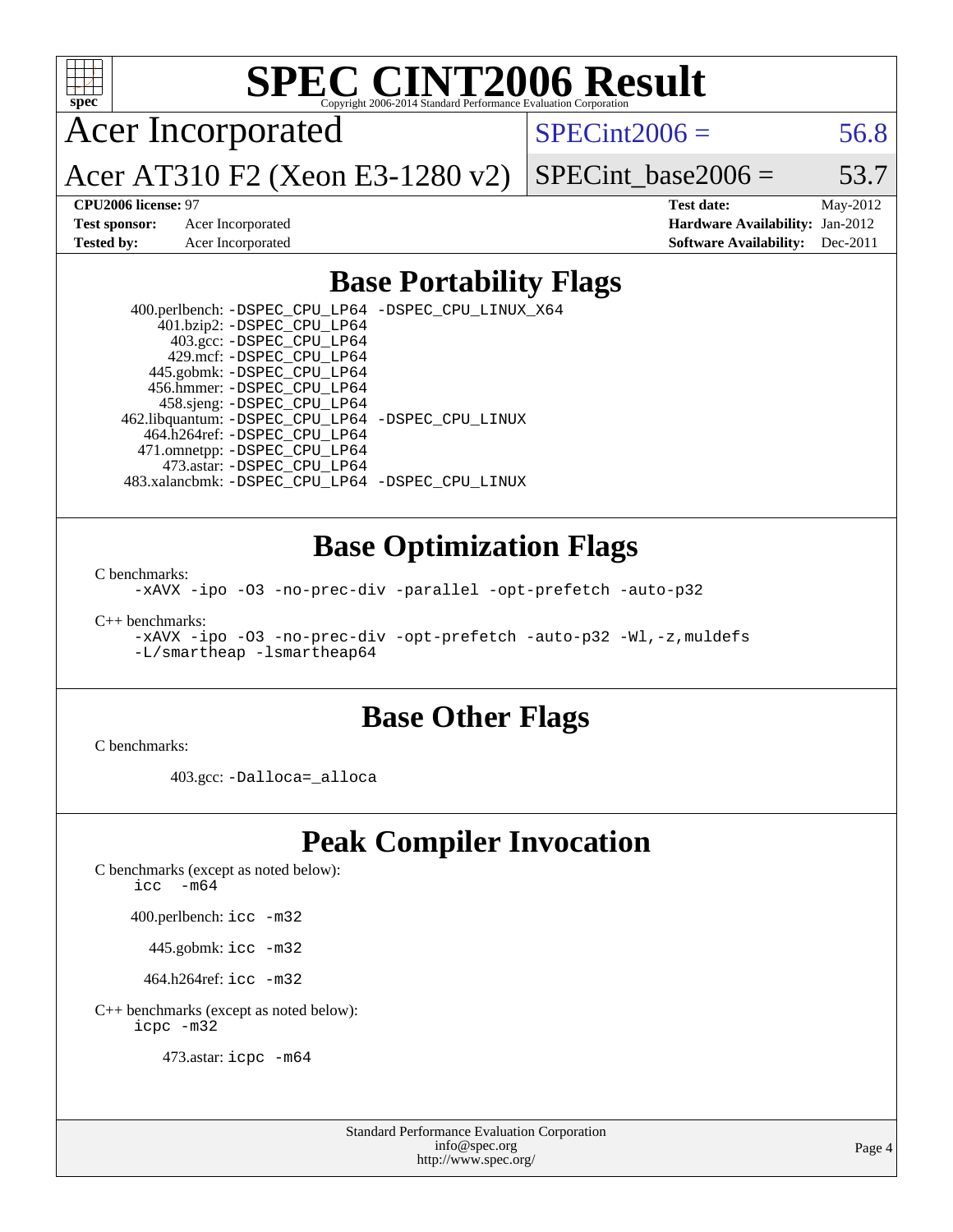

Acer Incorporated

 $SPECTnt2006 = 56.8$ 

Acer AT310 F2 (Xeon E3-1280 v2)

SPECint base2006 =  $53.7$ 

**[CPU2006 license:](http://www.spec.org/auto/cpu2006/Docs/result-fields.html#CPU2006license)** 97 **[Test date:](http://www.spec.org/auto/cpu2006/Docs/result-fields.html#Testdate)** May-2012 **[Test sponsor:](http://www.spec.org/auto/cpu2006/Docs/result-fields.html#Testsponsor)** Acer Incorporated **[Hardware Availability:](http://www.spec.org/auto/cpu2006/Docs/result-fields.html#HardwareAvailability)** Jan-2012 **[Tested by:](http://www.spec.org/auto/cpu2006/Docs/result-fields.html#Testedby)** Acer Incorporated **[Software Availability:](http://www.spec.org/auto/cpu2006/Docs/result-fields.html#SoftwareAvailability)** Dec-2011

#### **[Peak Portability Flags](http://www.spec.org/auto/cpu2006/Docs/result-fields.html#PeakPortabilityFlags)**

 400.perlbench: [-DSPEC\\_CPU\\_LINUX\\_IA32](http://www.spec.org/cpu2006/results/res2012q3/cpu2006-20120611-22850.flags.html#b400.perlbench_peakCPORTABILITY_DSPEC_CPU_LINUX_IA32) 401.bzip2: [-DSPEC\\_CPU\\_LP64](http://www.spec.org/cpu2006/results/res2012q3/cpu2006-20120611-22850.flags.html#suite_peakPORTABILITY401_bzip2_DSPEC_CPU_LP64) 403.gcc: [-DSPEC\\_CPU\\_LP64](http://www.spec.org/cpu2006/results/res2012q3/cpu2006-20120611-22850.flags.html#suite_peakPORTABILITY403_gcc_DSPEC_CPU_LP64) 429.mcf: [-DSPEC\\_CPU\\_LP64](http://www.spec.org/cpu2006/results/res2012q3/cpu2006-20120611-22850.flags.html#suite_peakPORTABILITY429_mcf_DSPEC_CPU_LP64) 456.hmmer: [-DSPEC\\_CPU\\_LP64](http://www.spec.org/cpu2006/results/res2012q3/cpu2006-20120611-22850.flags.html#suite_peakPORTABILITY456_hmmer_DSPEC_CPU_LP64) 458.sjeng: [-DSPEC\\_CPU\\_LP64](http://www.spec.org/cpu2006/results/res2012q3/cpu2006-20120611-22850.flags.html#suite_peakPORTABILITY458_sjeng_DSPEC_CPU_LP64) 462.libquantum: [-DSPEC\\_CPU\\_LP64](http://www.spec.org/cpu2006/results/res2012q3/cpu2006-20120611-22850.flags.html#suite_peakPORTABILITY462_libquantum_DSPEC_CPU_LP64) [-DSPEC\\_CPU\\_LINUX](http://www.spec.org/cpu2006/results/res2012q3/cpu2006-20120611-22850.flags.html#b462.libquantum_peakCPORTABILITY_DSPEC_CPU_LINUX) 473.astar: [-DSPEC\\_CPU\\_LP64](http://www.spec.org/cpu2006/results/res2012q3/cpu2006-20120611-22850.flags.html#suite_peakPORTABILITY473_astar_DSPEC_CPU_LP64) 483.xalancbmk: [-DSPEC\\_CPU\\_LINUX](http://www.spec.org/cpu2006/results/res2012q3/cpu2006-20120611-22850.flags.html#b483.xalancbmk_peakCXXPORTABILITY_DSPEC_CPU_LINUX)

### **[Peak Optimization Flags](http://www.spec.org/auto/cpu2006/Docs/result-fields.html#PeakOptimizationFlags)**

```
C benchmarks:
```

```
Standard Performance Evaluation Corporation
                                          info@spec.org
     400.perlbench: -xAVX(pass 2) -prof-gen(pass 1) -ipo(pass 2) -O3(pass 2)
                -no-prec-div(pass 2) -prof-use(pass 2) -opt-prefetch
                -ansi-alias
        401.bzip2: -xAVX(pass 2) -prof-gen(pass 1) -ipo(pass 2) -O3(pass 2)
                -no-prec-div -prof-use(pass 2) -auto-ilp32 -opt-prefetch
                -ansi-alias
          403.gcc: -xAVX -ipo -O3 -no-prec-div -inline-calloc
                -opt-malloc-options=3 -auto-ilp32
         429.mcf: basepeak = yes
       445.gobmk: -xAVX(pass 2) -prof-gen(pass 1) -prof-use(pass 2)
                -ansi-alias
       456.hmmer: -xAVX -ipo -O3 -no-prec-div -unroll2 -auto-ilp32
                -ansi-alias
         458.sjeng: -xAVX(pass 2) -prof-gen(pass 1) -ipo(pass 2) -O3(pass 2)
                -no-prec-div(pass 2) -prof-use(pass 2) -unroll4
    462.libquantum: basepeak = yes
       464.h264ref: -xAVX(pass 2) -prof-gen(pass 1) -ipo(pass 2) -O3(pass 2)
                -no-prec-div(pass 2) -prof-use(pass 2) -unroll2
                -ansi-alias
C++ benchmarks: 
      471.omnetpp: -xAVX(pass 2) -prof-gen(pass 1) -ipo(pass 2) -O3(pass 2)
                -no-prec-div(pass 2) -prof-use(pass 2)
                -opt-ra-region-strategy=block -ansi-alias
                -Wl,-z,muldefs -L/smartheap -lsmartheap
                                        Continued on next page
```
<http://www.spec.org/>